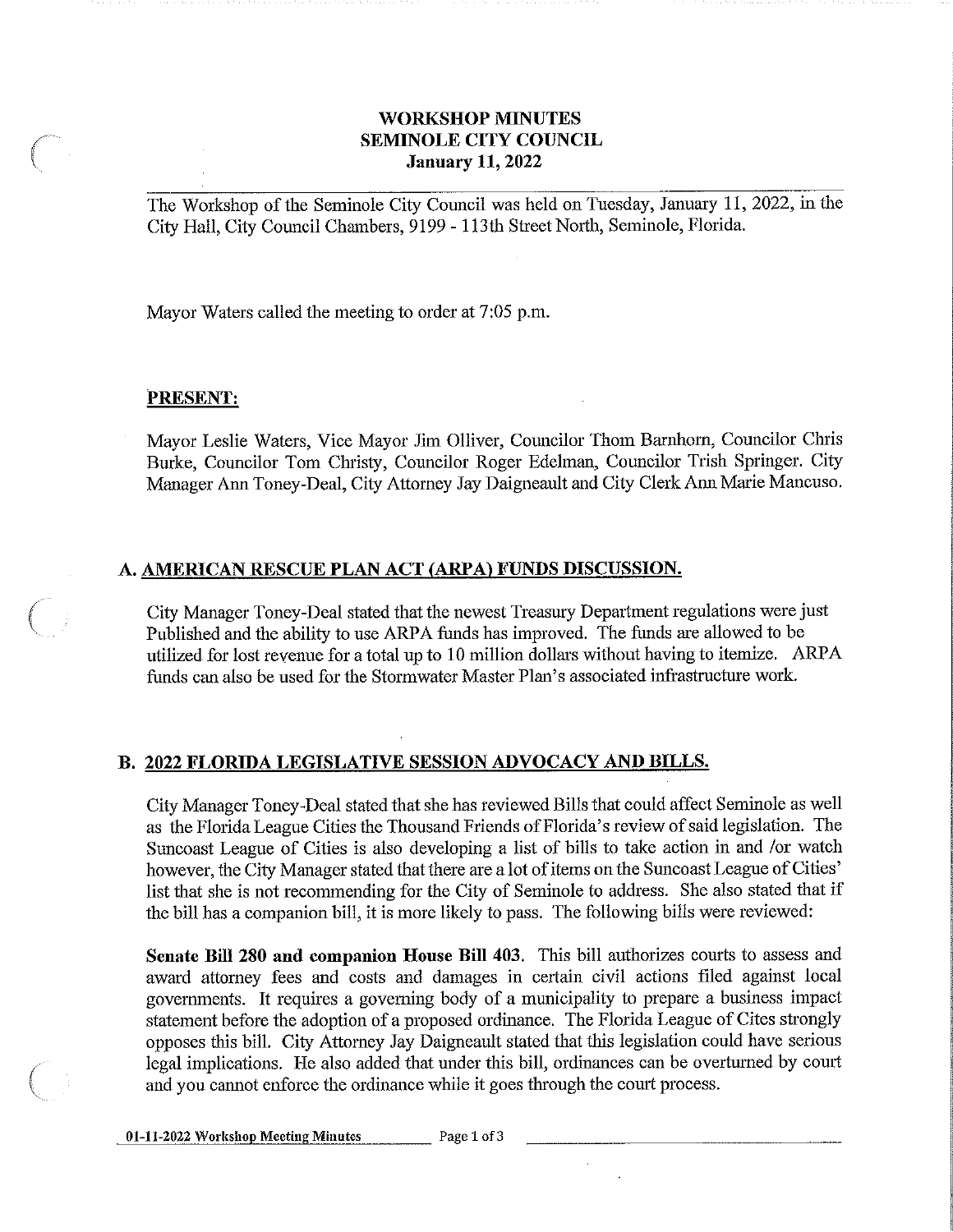**Senate Bill 510 and companion House Bill 301.** This bill will require all municipal elected officials, and municipal managers/administrators to file full financial disclosure fonns, as State Officials cunently do. The Florida League of Cities is opposing this bill. City Attorney Daigneault stated that there is a concern from a legal standpoint, because when people who want to sue see more zeros in a persons worth, the more collectible they are.

*(* 

Senate JR 1266 and House JR923. This bill provides that the legislature can increase the \$25,000 homestead exemption a property this that is greater than \$50,000 of assessed value. If this bill passes it will not have a large impact on Seminole. The Florida League of Cites is opposing this bill.

**Senate Bill 974 and House Bill 985. Sovereign Immunity - This bill raises the threshold for** damages that a City could be held liable for, from \$200,00/\$300,000 to one \$1,000,000. City Manager Toney-Deal stated that if this bill passes, it will eventually cause the insurance rates to increase. City Attorney Daigneault stated that this proposal will also increase the number of cases of lawsuits.

**Senate Bill 1248 and House Bill 739. Local Government Land Development Actions** - This bill will require municipalities to make additional comments on an application for approval of a development permit or development order, requiring local governments to adopt residential infill development standards, prohibiting a local government from approving applications with many deficiencies, requiring them to amend their development regulations and comprehensive plans to incorporate residential infill developments as a zoning classification and incorporate them as an appropriate land use classification. Community Development Director Mark Ely stated that is bill does not have much of an effect on the City, however, statewide, seems a little heavy handed, since not all cities are similarly situated. Mr. Ely will monitor this bill.

**SJR 152** - This bill would propose amendments to the State Constitution to require a supermajority (two-thirds) vote of each house to approve a general law that preempts to the State matter of local control. City Manager Toney-Deal stated that if you have the opportunity, thank the legislators that be vote for this bill.

**HB 6113-** This bill removes and repeals provisions preempting certain authority to state. This bill will repeal every preemption and put them back in home rule. This bill is aggressively in favor of local government and will likely not move through the Committee process.

HB105 - This bill allows counties and municipalities to regulate smoking in City Parks and Beaches. City Manager Toney-Deal stated that this bill has already passed through one committee. She will continue to monitor this bill.

SB 828 and HB 1147 – This bill requires that beginning on a specified date, asset owners ensure that the operation and maintenance of operational technology comply with specified standards and practices; requiring that certain contracts for critical infrastructure meet specified minimum standards. The City of Seminole does not have a lot of the infrastructure that this bill applies to. Community Development Director Mark Ely stated that is bill basically stems from hackers getting into the utility system. It also applies to all technology and the result of cities

01-11-2022 Workshop Meeting Minutes Page 2 of 3